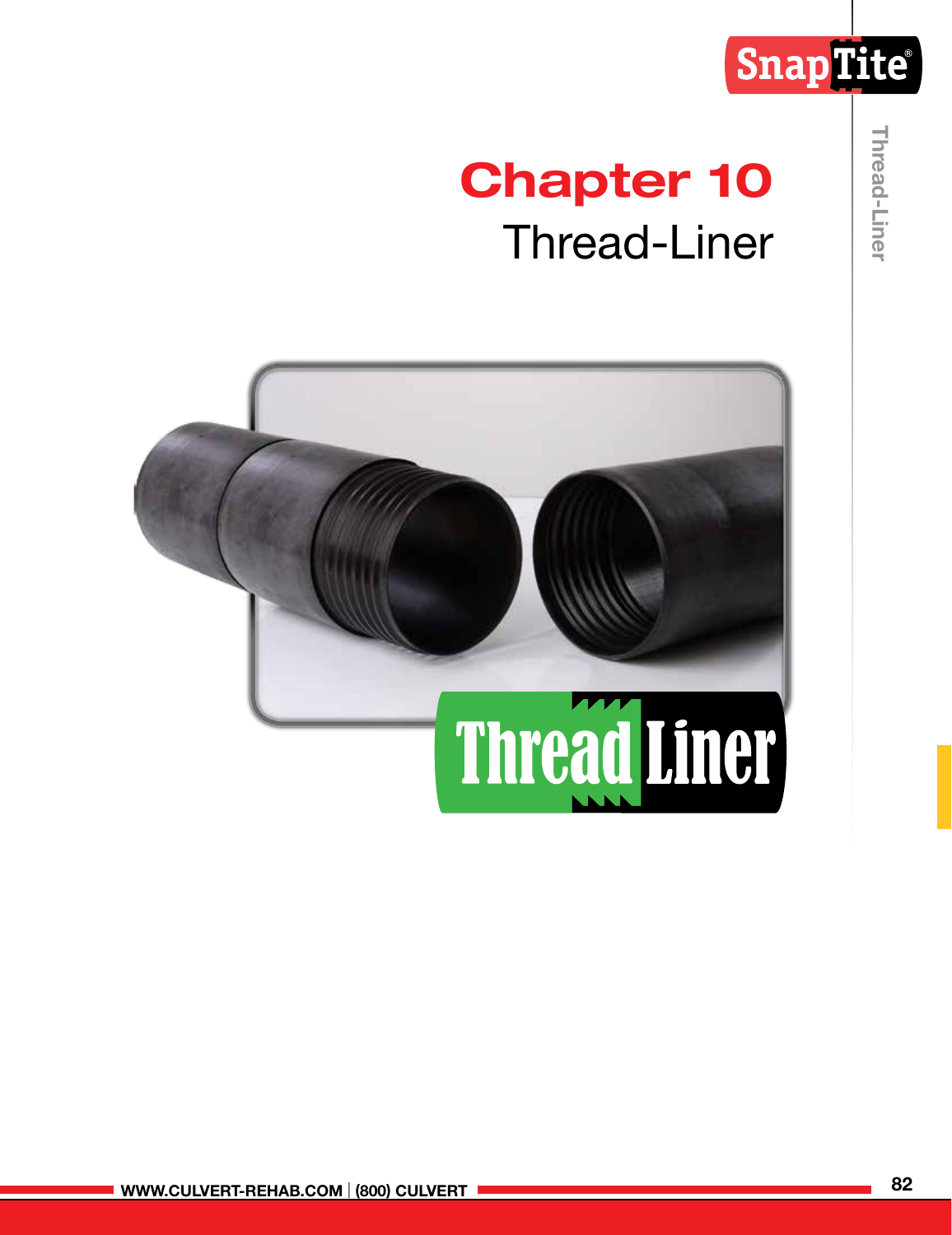

# The Thread-Liner piping system

It's a fast install, it handles the job's requirements, and it fits your budget as easily as it fits into the available work space.

# No special training or equipment.

The Thread-Liner pipe lining system is unmatched in ease of installation. Since it typically weighs as little as 10% of concrete, ductile iron and clay pipes, it is much easier to handle. Maintenance departments can use their own crews - no special training or specialized equipment necessary.

#### You don't have to wait on the backhoe.

Because of Thread-Liner's ease of installation and variable lengths, 95% of drainage and sewer pipe renewal can be off road. This means increased safety for both your workers and motorists. Traffic disturbance can be a thing of the past.

### Everything for the installer.

Standard Thread-Liner comes in a diameter range of 3" to 42", and a standard length of 30"(2.5 feet lay length). Additional diameters and custom lengths may be available upon request. Typically, it comes in 2- to 3-foot sections for manhole-to-manhole installation. These sections can be connected together,



*Thread-Liner*

all with strong water-tight seals. These advantages also make Thread-Liner the preferred answer for pipe renewal.

Simple installation means light duty equipment, less manpower, minimal disturbance of right-of-way, and indefinite service life. When considering these benefits, it becomes clear that the Thread-Liner system is the most cost-effective way to rehabilitate deteriorating drainage piping systems. It may be the last solution you'll ever need.

The Thread-Liner joint and installation system allows replacement of failing systems without the need to remove existing pipe or excavation.